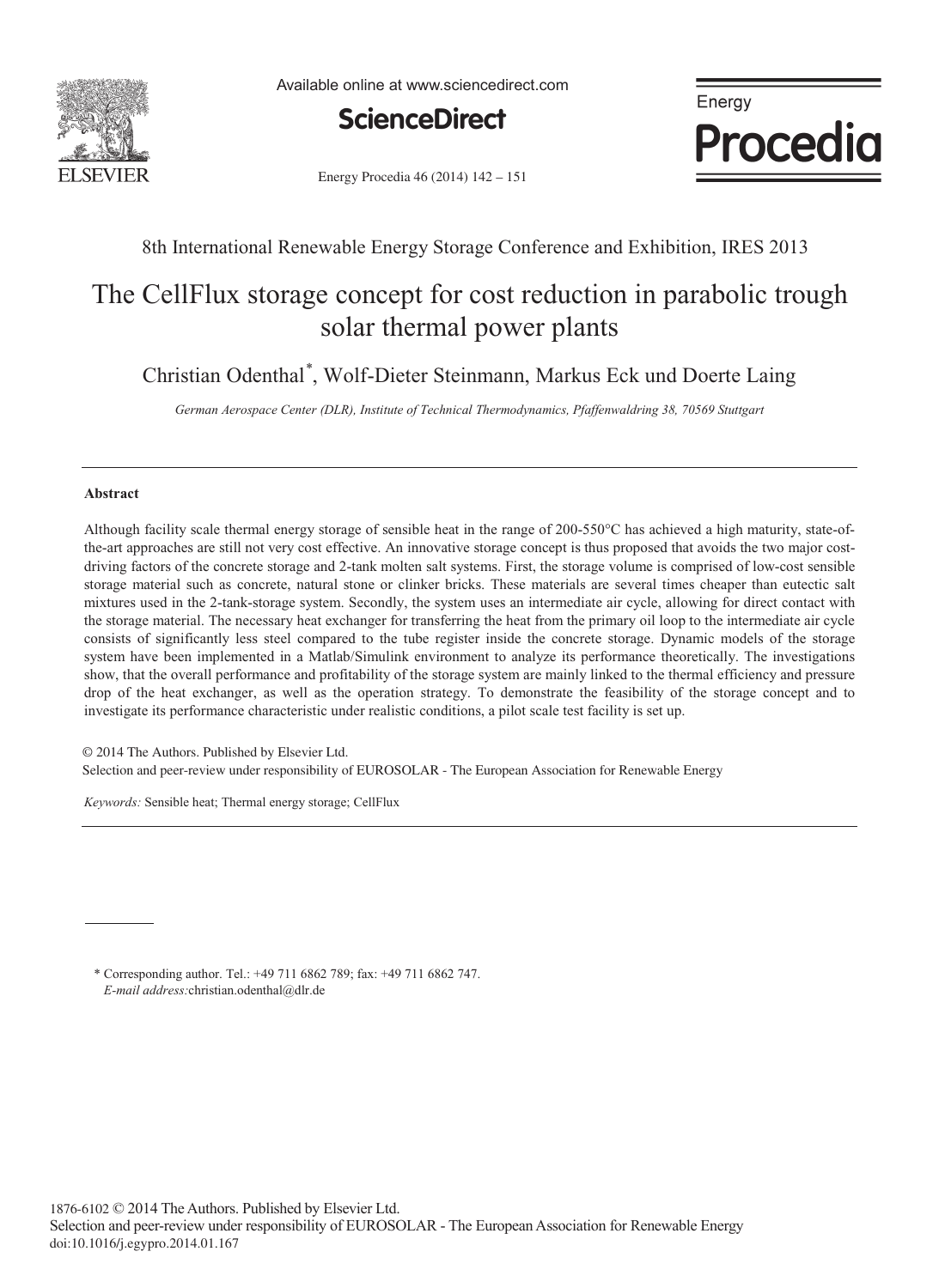#### **1. Introduction: Current technology for TES**

Today's state-of-the-art thermal energy storage (TES) technology used in solar thermal power plants is the two tank molten salt system, mostly applied as an indirect storage system for parabolic trough power plants using thermal oil as heat transferring fluid (HTF) in the absorbers. Further cost reductions of this concept are limited since capital costs for molten salt and corrosion resistant materials dominate total costs and are not subject to any noteworthy reductions.

The thermocline concept [1] suggests the application of filler materials, saving one of the storage tanks and substituting about 40% of the molten salt. Due to the thermocline, however, significantly less storage volume can be utilized, relativizing the cost savings to a certain degree. Furthermore, suitable materials which are inert to the molten salt and can withstand the mechanical stresses still have to be identified.

Steam accumulators are another well developed technology used for short term storage. Their high specific costs are designated by the costs for the pressure vessel. Therefore, no cost reductions can be expected from the economy of scale.

By storing the heat in low cost solid storage material, specific costs can potentially be reduced. The general problem arising here is that the primary working fluid cannot be brought into direct contact with the storage material. The concrete storage solves this constrain by embedding a tube register into the concrete material [2]. Such a regenerator type concept inevitably forms a thermocline inside the storage volume. Since power and capacity are coupled, this leads to a bad utilization of the tube register which raises the capital cost to a close region as the molten salt system.

| Nomenclature      |                                    |                   |
|-------------------|------------------------------------|-------------------|
| $\overline{D}$    | Storage Volume Diameter            | m                 |
| L<br>$\epsilon$   | Storage Volume Length<br>Porosity  | m <br>[kg/s]      |
| $d_{hyd}$         | Channel hydraulic diameter         | m                 |
| $d_{particle}$    | Particle diameter                  | $\lceil m \rceil$ |
| $\Delta T_{exit}$ | Maximum change of exit temperature | [°C]              |
| $\dot m$          | Mass flow                          | [kg/s]            |
| $\lambda$         | Conductivity of storage material   | [W/mK]            |
| $\mu$             | Dynamic viscosity                  | [Pas]             |
| $\rho$            | Density                            | [ $kg/m^3$ ]      |
| $\Upsilon$        | Performance coefficient            | H                 |
| $\xi$             | nondimensional length              | ŀ١                |
| $\tau$            | nondimensional time                | H                 |
| 10                | nondimensional temperature         | ŀ.                |

#### **2. The CellFlux storage concept**

The idea behind the CellFlux concept is to decouple power and capacity as in the molten salt concept but still utilizing the advantage of solid low cost sensible material. Possible materials are, apart from concrete, bricks or any other loose packing material which can withstand temperatures in the range of 400°C to 550°C. These materials are likely to be found locally, reducing transportation costs and lifting the local share. Since the primary working fluid still cannot be brought into direct contact with the storage material, an intermediate working fluid has to be applied. The system can be divided into several modules, i.e. storage cells. The working principle of such a single cell is illustrated in Figure 1.